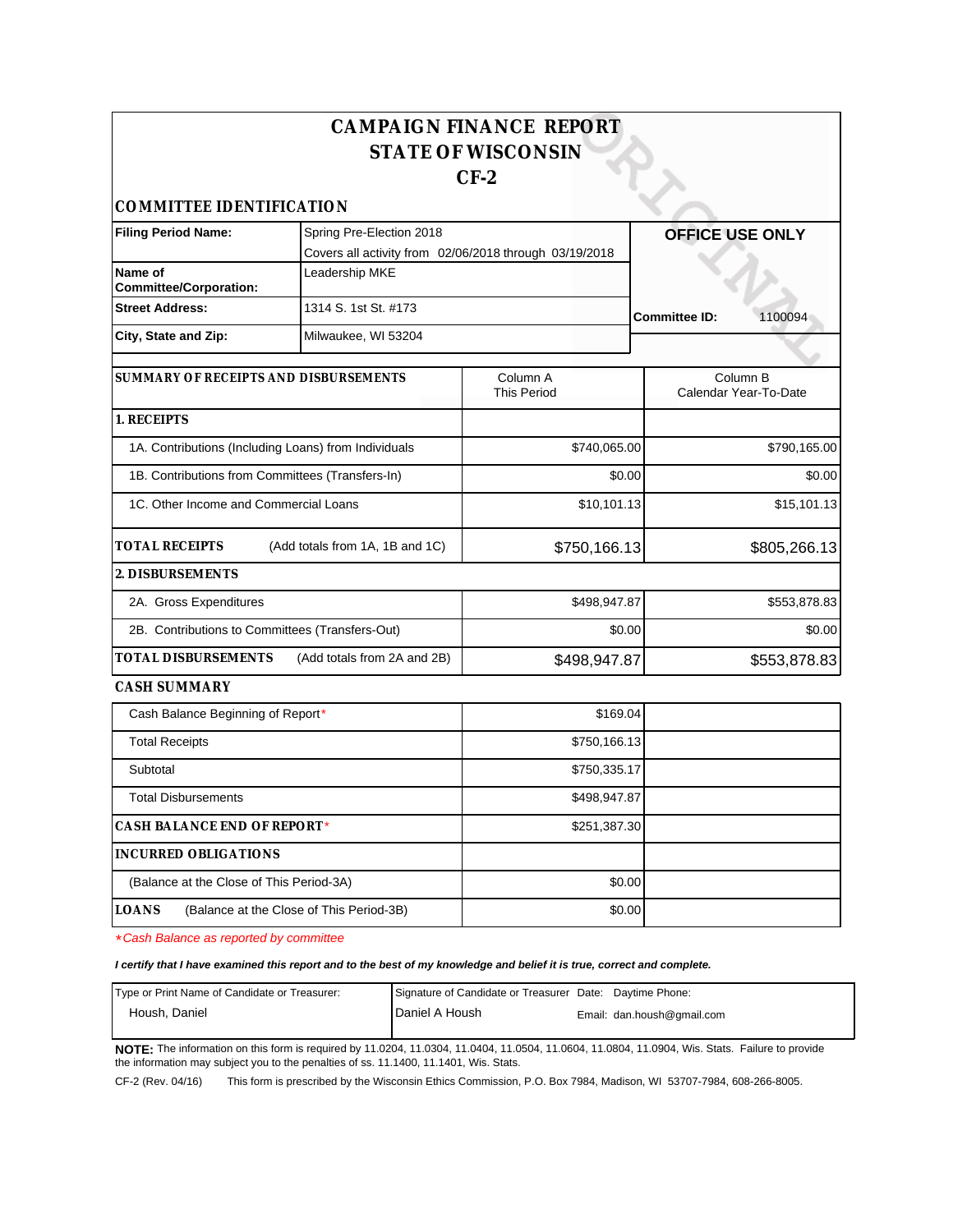### **SCHEDULE 1-A RECEIPTS Contributions From Individuals**

| <b>Date</b> | <b>Full Name</b>             | <b>Address</b>                                          | <b>Occupation</b>                    | <b>Amount</b>            | <b>YTD</b> |
|-------------|------------------------------|---------------------------------------------------------|--------------------------------------|--------------------------|------------|
| Monetary    |                              |                                                         |                                      |                          |            |
| 02/06/2018  | Abele, Chris                 | 1141 N Old World<br>3rd St, Milwaukee,<br>WI 53203      | <b>County Executive</b>              | \$250,000.00 \$300,000.0 | $\Omega$   |
|             | 02/07/2018 Browder, Margaret | 2023 N 48th St,<br>Milwaukee, WI<br>53208               | None                                 | \$5.00                   | \$5.00     |
|             | 02/07/2018   Foreman, Mark   | 11325 W Daphne<br>St, Milwaukee, WI<br>53224            | None                                 | \$25.00                  | \$25.00    |
|             | 02/07/2018 Hoffman, David    | 2702B S Shore Dr.<br>Milwaukee, WI<br>53207             | None                                 | \$25.00                  | \$25.00    |
| 02/18/2018  | Turner, Robert               | 4932 West<br>Minnesota<br>Avenue, Franklin,<br>WI 53132 | Electrician                          | \$5.00                   | \$5.00     |
|             | 02/26/2018 Abele, Chris      | 1141 N Old World<br>3rd St, Milwaukee,<br>WI 53203      | <b>County Executive</b>              | \$350,000.00 \$650,000.0 | 0          |
|             | 03/11/2018 Daniels, Dean     | 1426 E Buckwood<br>Dr., Oak Creek, WI<br>53154          | Lay Ecclesial Minister               | \$5.00                   | \$5.00     |
|             | 03/15/2018 Abele, Chris      | 1141 N Old World<br>3rd St, Milwaukee,<br>WI 53203      | <b>County Executive</b>              | \$140,000.00 \$790,000.0 | 0          |
|             |                              |                                                         | <b>Sub Total</b>                     | \$740,065.00             |            |
|             |                              |                                                         | <b>Total Anonymous Contributions</b> | \$0.00                   |            |
|             |                              |                                                         | <b>Grand Total</b>                   | \$740,065.00             |            |
|             |                              |                                                         | Non-Monetary (-):                    | \$0.00                   |            |
|             |                              |                                                         | Loan Forgiven (-):                   | \$0.00                   |            |
|             |                              |                                                         | <b>Total</b>                         | \$740,065.00             |            |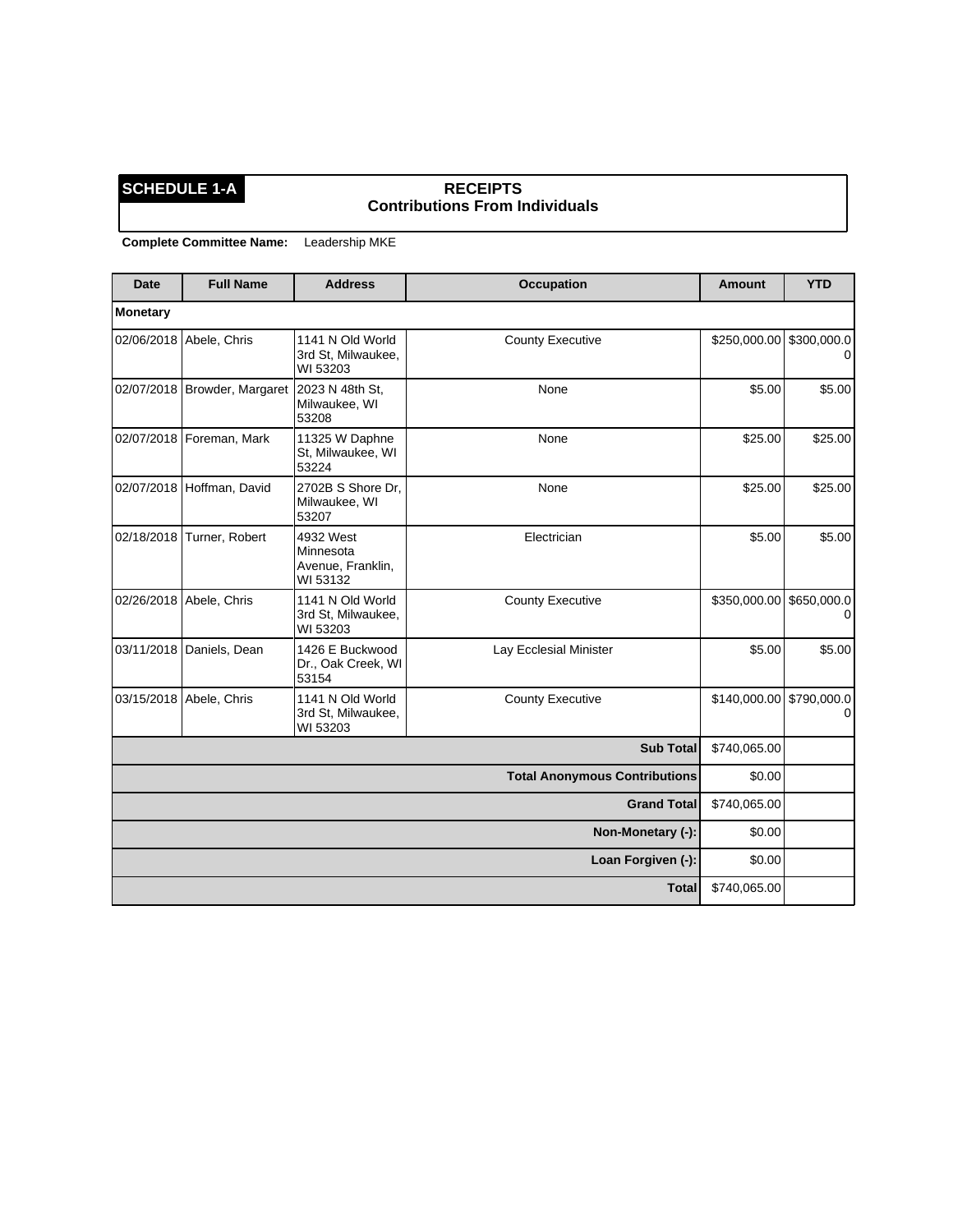### **SCHEDULE 1-B RECEIPTS Contributions from Committees (Transfers-In)**

| Date | <b>Full Name</b> | <b>Address</b>     | Amount | <b>YTD</b> |
|------|------------------|--------------------|--------|------------|
|      |                  | <b>Grand Total</b> | \$0.00 |            |
|      |                  | Non-Monetary (-):  | \$0.00 |            |
|      |                  | Total              | \$0.00 |            |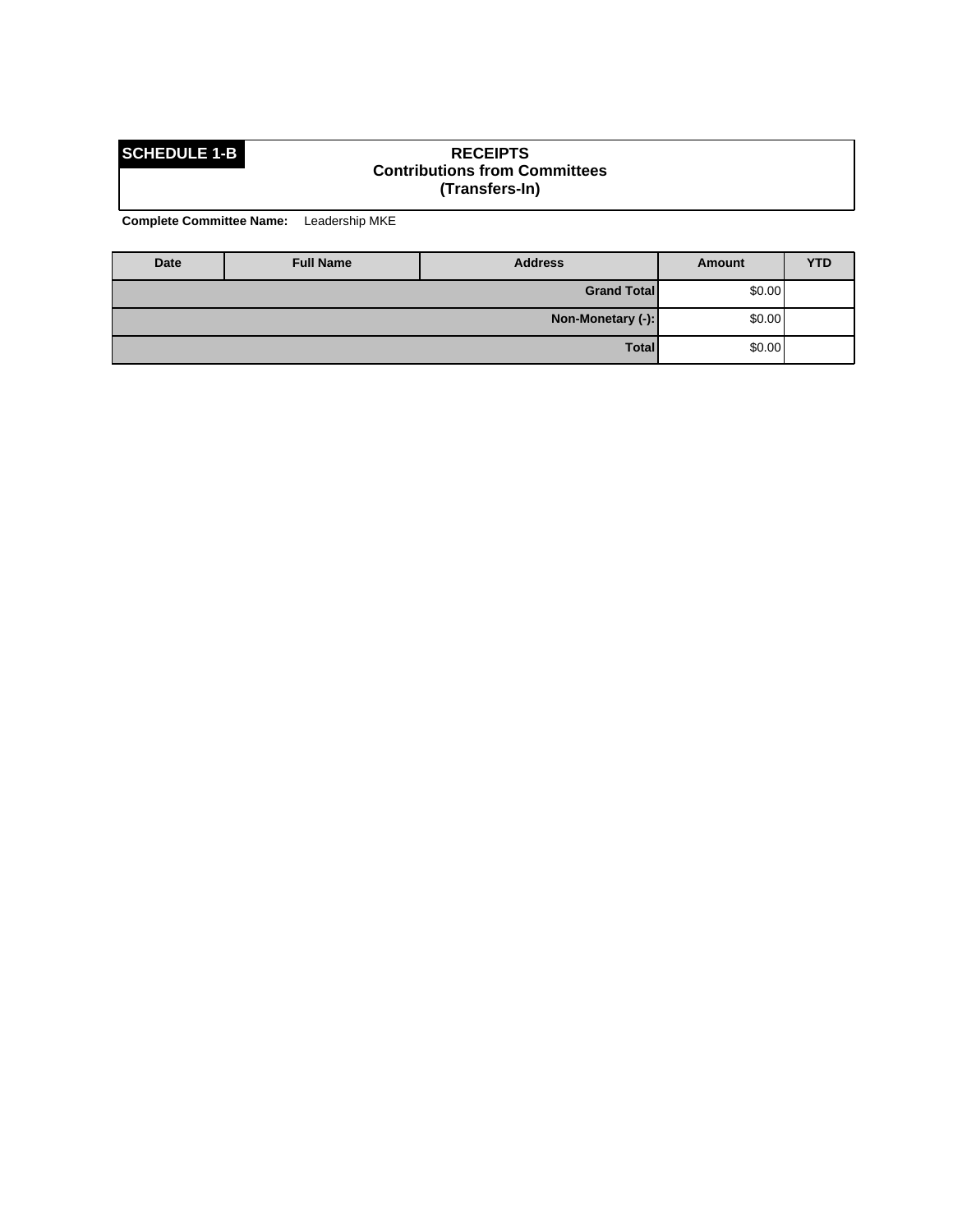### **SCHEDULE 1-C RECEIPTS Other Income and Commercial Loans**

| <b>Date</b>         | <b>Full Name</b>         | <b>Address</b>                           | <b>Amount</b> | <b>YTD</b>              |
|---------------------|--------------------------|------------------------------------------|---------------|-------------------------|
| <b>Other Income</b> |                          |                                          |               |                         |
| 02/28/2018          | <b>BMO Harris Bank</b>   | 770 N Water St, Milwaukee, WI 53202      | \$101.13      | \$101.13                |
|                     | Comment(s): Interest     |                                          |               |                         |
| <b>Monetary</b>     |                          |                                          |               |                         |
| 03/01/2018          | Plumbers Union Local 75  | 1175 W Parkland Ave, Milwaukee, WI 53224 |               | \$10,000.00 \$10,000.00 |
|                     | Comment(s): General fund |                                          |               |                         |
|                     |                          | Total                                    | \$10,101.13   |                         |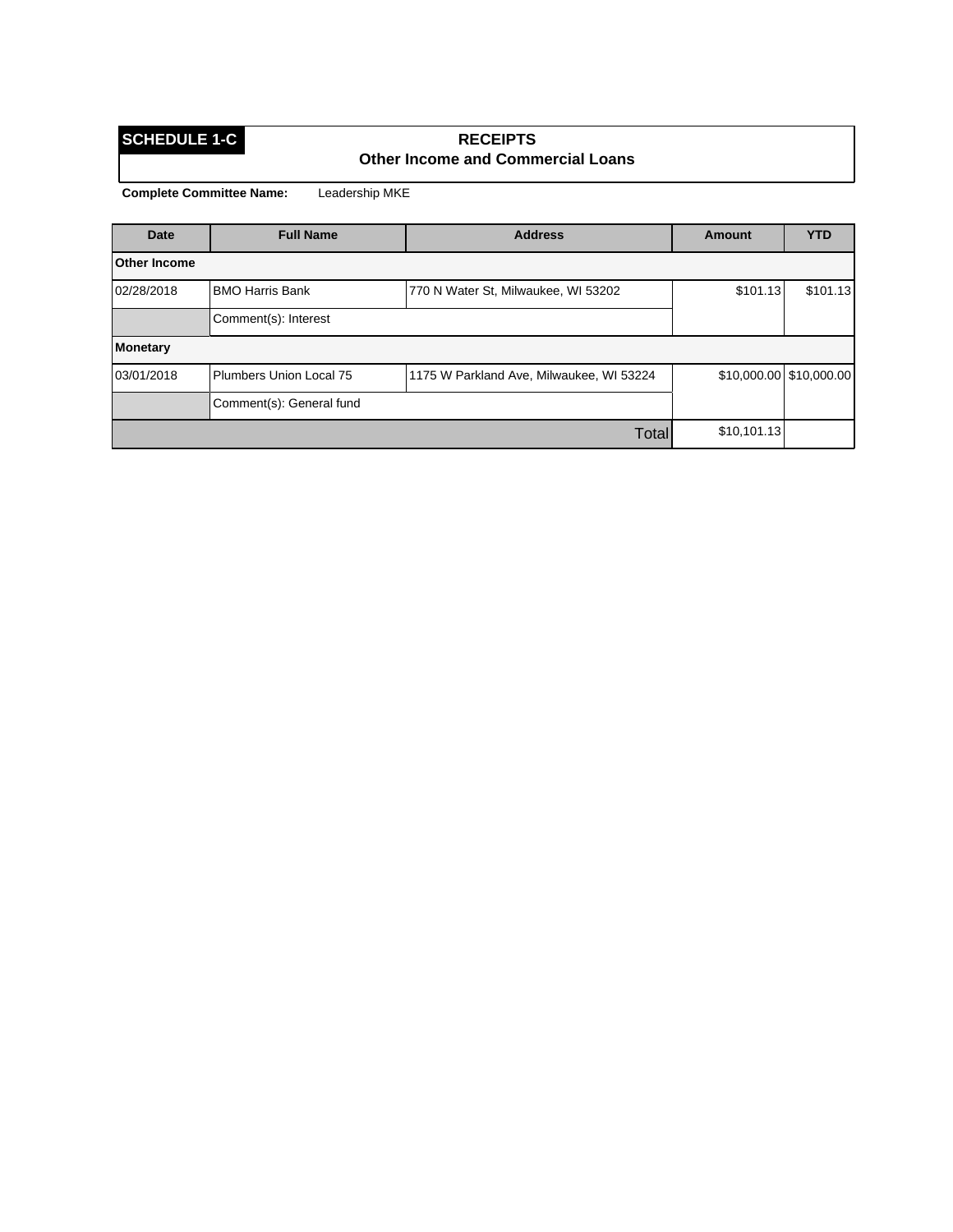### **SCHEDULE 2-A DISBURSEMENTS Gross Expenditures**

| <b>Date</b> | <b>Communication</b><br><b>Date</b> | <b>Full Name</b>                                   | <b>Address</b>                                                                          | Vendor<br><b>Name</b> | Vendor<br><b>Address</b> | <b>Expense</b><br><b>Purpose</b> | <b>Amount</b> |
|-------------|-------------------------------------|----------------------------------------------------|-----------------------------------------------------------------------------------------|-----------------------|--------------------------|----------------------------------|---------------|
|             | <b>Independent Expenditure</b>      |                                                    |                                                                                         |                       |                          |                                  |               |
|             | 02/08/2018 02/08/2018               | <b>Blueprint</b><br>Interactive                    | 1730 Rhode<br><b>Island Ave</b><br>NW, Suite<br>1014,<br>Washington,<br>DC 20036        |                       |                          | Media -<br>Online<br>Advertising | \$27,008.00   |
| 02/08/2018  | 02/08/2018                          | Mad Dog Mail                                       | 5542 First<br>Coast<br>Highway,<br>Suite 300.<br>Fernadina<br>Beach, FL<br>32034        |                       |                          | Printing -<br><b>Brochures</b>   | \$5,664.23    |
| 02/08/2018  | 02/08/2018                          | Mad Dog Mail                                       | <b>5542 First</b><br>Coast<br>Highway,<br>Suite 300,<br>Fernadina<br>Beach, FL<br>32034 |                       |                          | Printing -<br><b>Brochures</b>   | \$5,664.23    |
| 02/12/2018  | 02/12/2018                          | Mad Dog Mail                                       | 5542 First<br>Coast<br>Highway,<br>Suite 300,<br>Fernadina<br>Beach, FL<br>32034        |                       |                          | Mailing<br>Service               | \$5,196.73    |
|             | 02/16/2018 02/16/2018               | <b>Blueprint</b><br>Interactive                    | 1730 Rhode<br><b>Island Ave</b><br>NW, Suite<br>1014,<br>Washington,<br>DC 20036        |                       |                          | Media -<br>Online<br>Advertising | \$3,500.00    |
| 02/16/2018  | 02/16/2018                          | Campaign<br>Workshop                               | 1660L<br>Street, NW,<br>Suite 506,<br>Washington,<br>DC 20036                           |                       |                          | Mailing<br>Service               | \$24,492.60   |
|             |                                     | Comment(s): Also communicates against Peggy West   |                                                                                         |                       |                          |                                  |               |
|             | 02/16/2018 02/16/2018               | Campaign<br>Workshop                               | 1660L<br>Street, NW,<br>Suite 506,<br>Washington,<br>DC 20036                           |                       |                          | Mailing<br>Service               | \$27,684.00   |
|             |                                     | Comment(s): Also communicates against Steve Taylor |                                                                                         |                       |                          |                                  |               |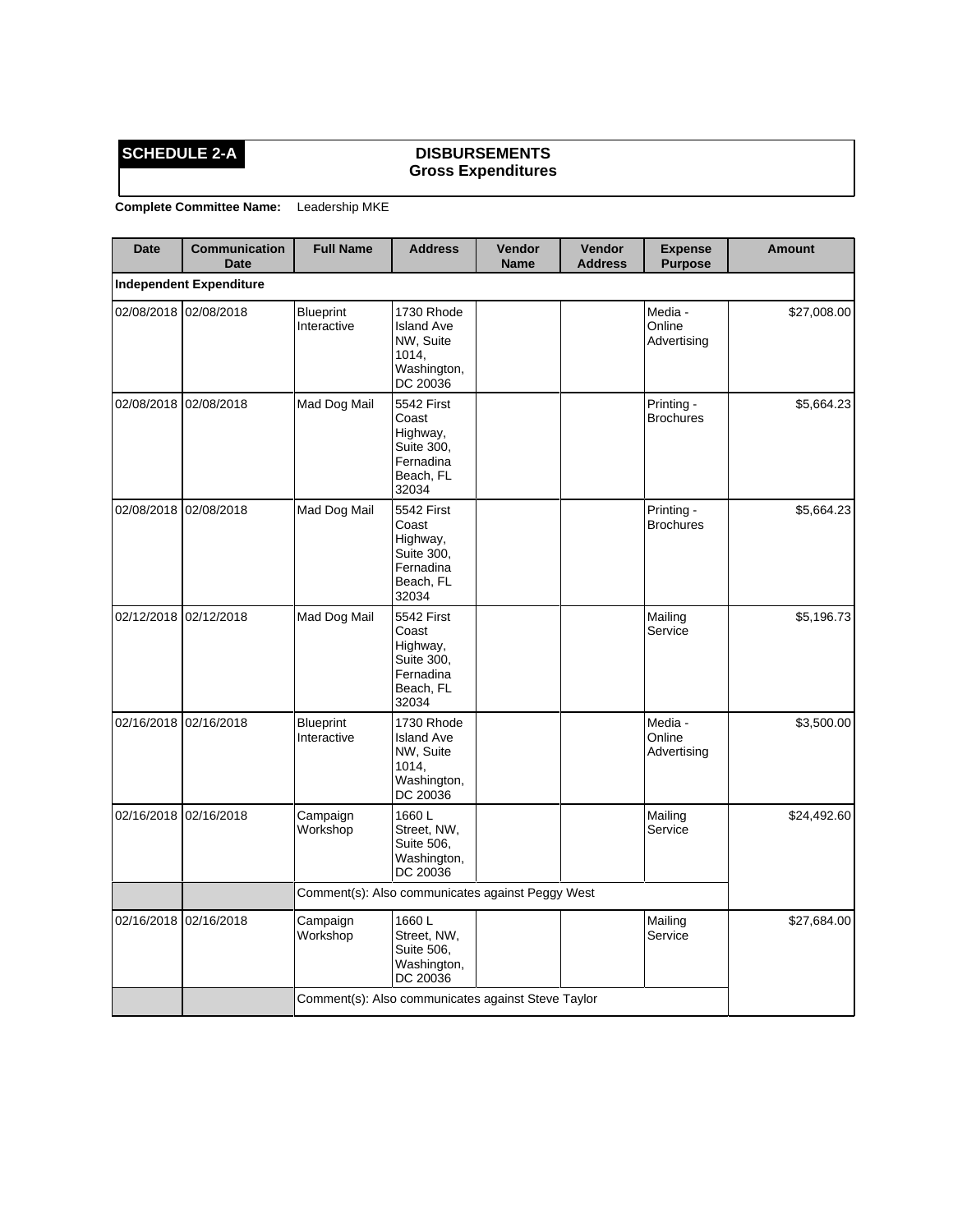| <b>Independent Expenditure</b> |                                                    |                                                                                         |  |                                     |             |
|--------------------------------|----------------------------------------------------|-----------------------------------------------------------------------------------------|--|-------------------------------------|-------------|
| 02/16/2018 02/16/2018          | Mad Dog Mail                                       | <b>5542 First</b><br>Coast<br>Highway,<br>Suite 300,<br>Fernadina<br>Beach, FL<br>32034 |  | Mailing<br>Service                  | \$4,683.42  |
| 02/16/2018 02/16/2018          | Paychex                                            | 1175 John<br>Street, West<br>Henrietta, NY<br>14586                                     |  | Wages -<br>Campaign<br>Staff        | \$1,500.00  |
| 02/16/2018 02/16/2018          | Paychex                                            | 1175 John<br>Street, West<br>Henrietta, NY<br>14586                                     |  | Wages -<br>Campaign<br>Staff        | \$1,500.00  |
| 02/16/2018 02/16/2018          | Paychex                                            | 1175 John<br>Street, West<br>Henrietta, NY<br>14586                                     |  | Wages -<br>Campaign<br><b>Staff</b> | \$1,500.00  |
| 02/16/2018 02/16/2018          | <b>Strategy Group</b>                              | 730 N<br>Franklin St.<br>Suite 404,<br>Chicago, IL<br>60654                             |  | Printing -<br><b>Brochures</b>      | \$1,350.00  |
| 02/26/2018 02/26/2018          | <b>Strategy Group</b>                              | 730 N<br>Franklin St,<br>Suite 404,<br>Chicago, IL<br>60654                             |  | Mailing<br>Service                  | \$7,007.38  |
|                                | Comment(s): Also communicates against Theo Libscom |                                                                                         |  |                                     |             |
| 02/26/2018 02/26/2018          | <b>Strategy Group</b>                              | 730 N<br>Franklin St,<br>Suite 404,<br>Chicago, IL<br>60654                             |  | Mailing<br>Service                  | \$7,582.38  |
|                                | Comment(s): Also communicates against Theo Libscom |                                                                                         |  |                                     |             |
| 03/01/2018 03/01/2018          | Campaign<br>Workshop                               | 1660L<br>Street, NW,<br>Suite 506,<br>Washington,<br>DC 20036                           |  | Mailing<br>Service                  | \$3,353.38  |
|                                | Comment(s): Also communicates against Peggy West   |                                                                                         |  |                                     |             |
| 03/01/2018 03/01/2018          | Campaign<br>Workshop                               | 1660L<br>Street, NW,<br>Suite 506,<br>Washington,<br>DC 20036                           |  | Mailing<br>Service                  | \$27,684.00 |
|                                | Comment(s): Also communicates against Steve Taylor |                                                                                         |  |                                     |             |
| 03/01/2018 03/01/2018          | <b>Strategy Group</b>                              | 730 N<br>Franklin St,<br>Suite 404,<br>Chicago, IL<br>60654                             |  | Mailing<br>Service                  | \$7,157.38  |
|                                | Comment(s): Also communicates against Theo Libscom |                                                                                         |  |                                     |             |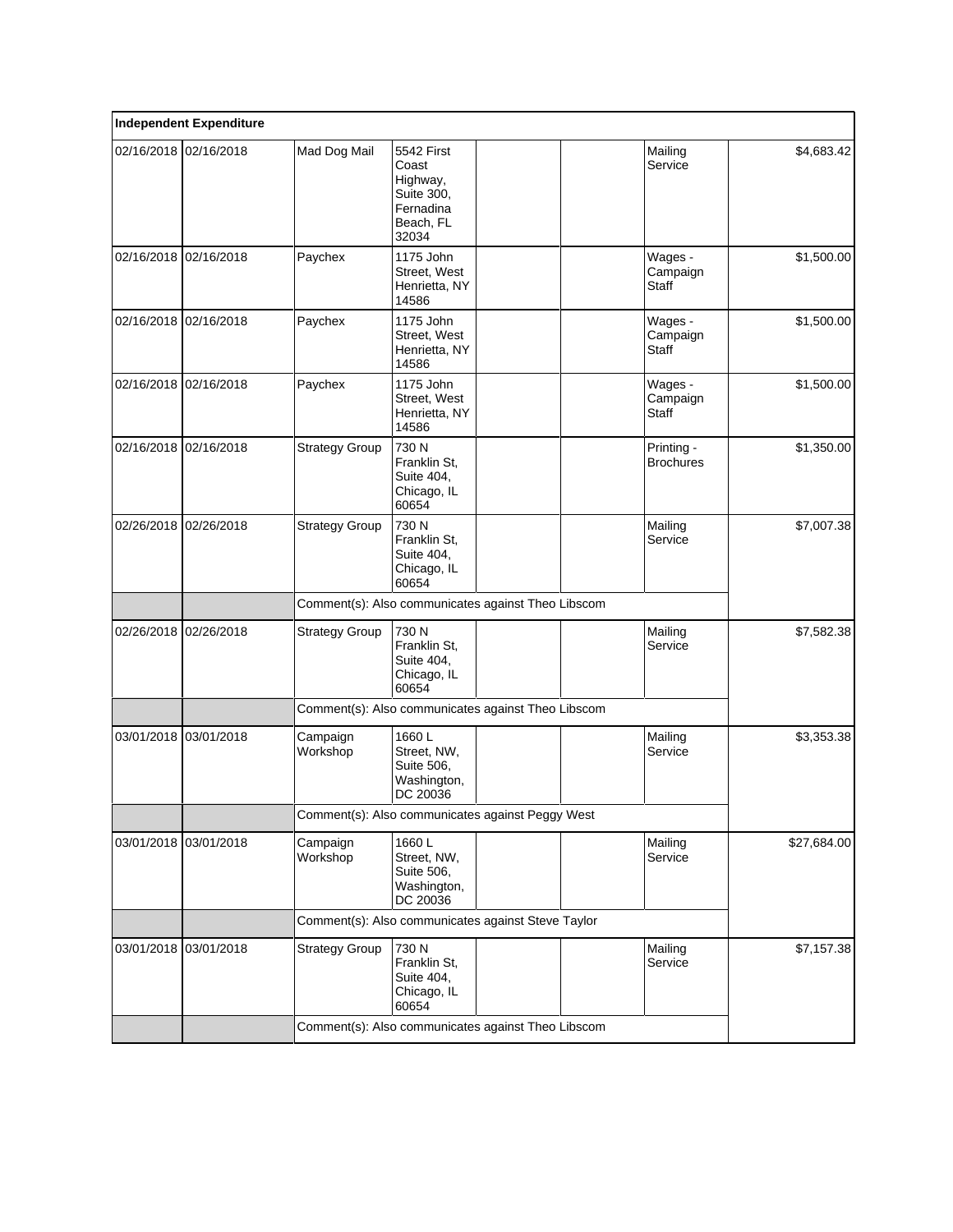|            | <b>Independent Expenditure</b> |                                                    |                                                                                   |  |                                  |             |
|------------|--------------------------------|----------------------------------------------------|-----------------------------------------------------------------------------------|--|----------------------------------|-------------|
|            | 03/01/2018 03/01/2018          | <b>Strategy Group</b>                              | 730 N<br>Franklin St.<br>Suite 404,<br>Chicago, IL<br>60654                       |  | Mailing<br>Service               | \$8,332.86  |
|            |                                | Comment(s): Also communicates against Theo Libscom |                                                                                   |  |                                  |             |
|            | 03/02/2018 03/02/2018          | <b>Blueprint</b><br>Interactive                    | 1730 Rhode<br><b>Island Ave</b><br>NW, Suite<br>1014,<br>Washington,<br>DC 20036  |  | Media -<br>Online<br>Advertising | \$5,000.00  |
| 03/02/2018 | 03/02/2018                     | <b>Blueprint</b><br>Interactive                    | 1730 Rhode<br><b>Island Ave</b><br>NW, Suite<br>1014,<br>Washington,<br>DC 20036  |  | Media -<br>Online<br>Advertising | \$45,000.00 |
|            |                                | Comment(s): Also communicates against Theo Libscom |                                                                                   |  |                                  |             |
| 03/02/2018 | 03/02/2018                     | <b>Blueprint</b><br>Interactive                    | 1730 Rhode<br><b>Island Ave</b><br>NW, Suite<br>1014,<br>Washington,<br>DC 20036  |  | Media -<br>Online<br>Advertising | \$30,004.00 |
|            |                                | Comment(s): Also communicates against Steve Taylor |                                                                                   |  |                                  |             |
| 03/02/2018 | 03/02/2018                     | <b>Blueprint</b><br>Interactive                    | 1730 Rhode<br><b>Island Ave</b><br>NW, Suite<br>1014,<br>Washington,<br>DC 20036  |  | Media -<br>Online<br>Advertising | \$19,000.00 |
|            |                                | Comment(s): Also communicates against Peggy West   |                                                                                   |  |                                  |             |
| 03/02/2018 | 03/02/2018                     | Mad Dog Mail                                       | 5542 First<br>Coast<br>Highway,<br>Suite 300.<br>Fernandina<br>Beach, FL<br>32034 |  | Mailing<br>Service               | \$6,573.96  |
|            | 03/02/2018 03/02/2018          | Paychex                                            | 1175 John<br>Street, West<br>Henrietta, NY<br>14586                               |  | Wages -<br>Campaign<br>Staff     | \$3,000.00  |
| 03/02/2018 | 03/02/2018                     | Paychex                                            | 1175 John<br>Street, West<br>Henrietta, NY<br>14586                               |  | Wages -<br>Campaign<br>Staff     | \$1,500.00  |
| 03/02/2018 | 03/02/2018                     | Paychex                                            | 1175 John<br>Street, West<br>Henrietta, NY<br>14586                               |  | Wages -<br>Campaign<br>Staff     | \$1,500.00  |
| 03/08/2018 | 03/08/2018                     | Blueprint<br>Interactive                           | 1730 Rhode<br><b>Island Ave</b><br>NW, Suite<br>1014,<br>Washington,<br>DC 20036  |  | Media -<br>Online<br>Advertising | \$19,028.00 |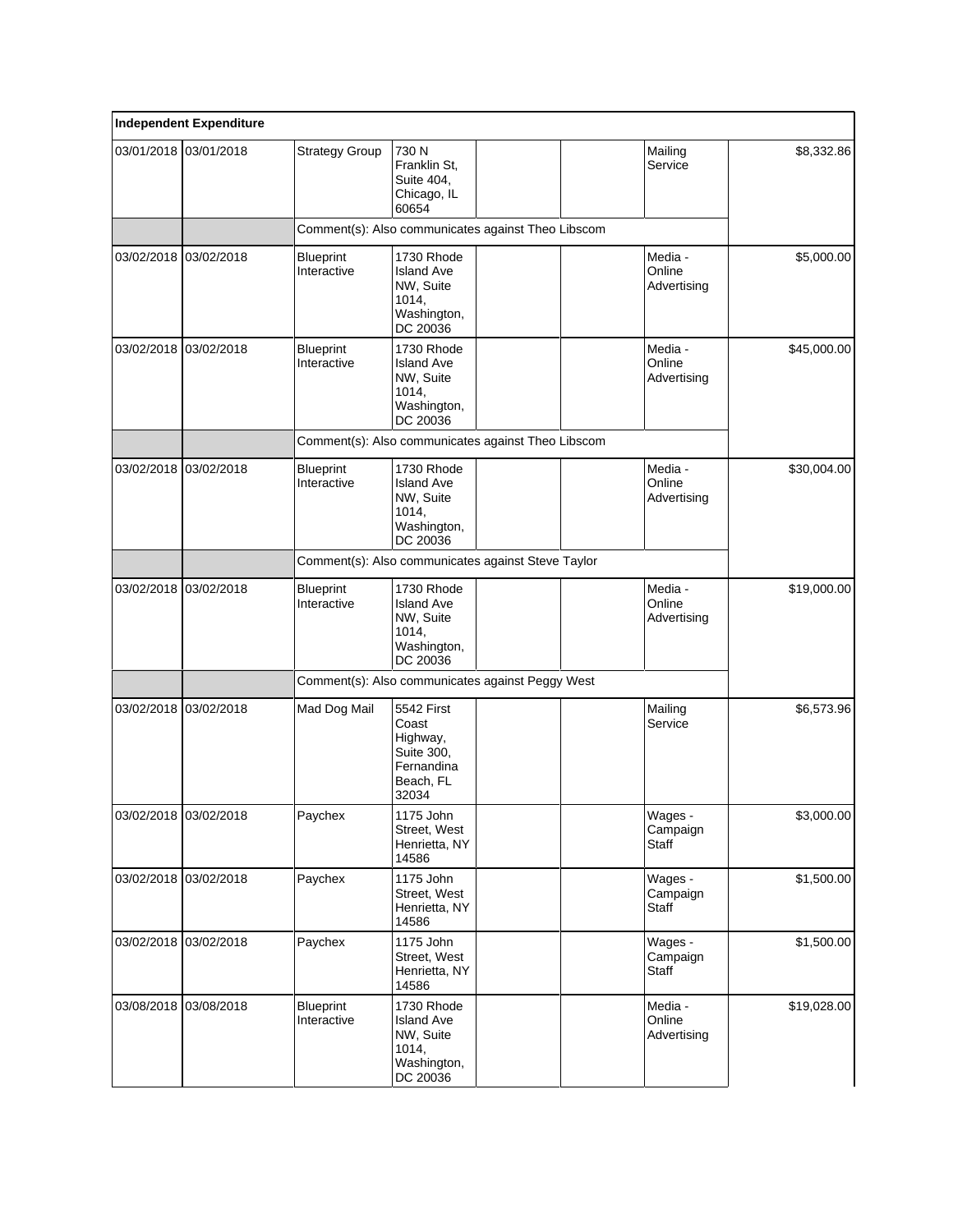|            | <b>Independent Expenditure</b> |                                                    |                                                                                  |  |                                   |             |
|------------|--------------------------------|----------------------------------------------------|----------------------------------------------------------------------------------|--|-----------------------------------|-------------|
|            | 03/08/2018 03/08/2018          | <b>Blueprint</b><br>Interactive                    | 1730 Rhode<br><b>Island Ave</b><br>NW, Suite<br>1014,<br>Washington,<br>DC 20036 |  | Media -<br>Online<br>Advertising  | \$10,000.00 |
| 03/08/2018 | 03/08/2018                     | Campaign<br>Workshop                               | 1660L<br>Street, NW,<br>Suite 506,<br>Washington,<br>DC 20036                    |  | Mailing<br>Service                | \$27,684.00 |
|            |                                | Comment(s): Also communicates against Steve Taylor |                                                                                  |  |                                   |             |
|            | 03/08/2018 03/08/2018          | Mad Dog Mail                                       | 5542 First<br>Coast<br>Highway,<br>Suite 300,<br>Fernadina<br>Beach, FL<br>32034 |  | Mailing<br>Service                | \$6,573.96  |
| 03/08/2018 | 03/08/2018                     | Mad Dog Mail                                       | 5542 First<br>Coast<br>Highway,<br>Suite 300,<br>Fernadina<br>Beach, FL<br>32034 |  | Mailing<br>Service                | \$5,251.90  |
| 03/08/2018 | 03/08/2018                     | <b>Strategy Group</b>                              | 730 N<br>Franklin St,<br>Suite 404,<br>Chicago, IL<br>60654                      |  | Mailing<br>Service                | \$7,092.38  |
|            |                                | Comment(s): Also communicates against Theo Libscom |                                                                                  |  |                                   |             |
| 03/08/2018 | 03/08/2018                     | <b>Strategy Group</b>                              | 730 N<br>Franklin St,<br>Suite 404,<br>Chicago, IL<br>60654                      |  | Mailing<br>Service                | \$8,417.86  |
|            |                                | Comment(s): Also communicates against Theo Libscom |                                                                                  |  |                                   |             |
| 03/08/2018 | 03/08/2018                     | <b>Wildfire Contact</b><br><b>LLC</b>              | 290<br>Broadway,<br>Suite 132,<br>Methuen, MA<br>01844                           |  | Media -<br>Phones /<br>Robo calls | \$5,475.40  |
| 03/14/2018 | 03/14/2018                     | Mad Dog Mail                                       | 5542 First<br>Coast<br>Highway,<br>Suite 300,<br>Fernadina<br>Beach, FL<br>32034 |  | Mailing<br>Service                | \$4,030.79  |
|            | 03/14/2018 03/14/2018          | Mad Dog Mail                                       | 5542 First<br>Coast<br>Highway,<br>Suite 300,<br>Fernadina<br>Beach, FL<br>32034 |  | Mailing<br>Service                | \$6,663.30  |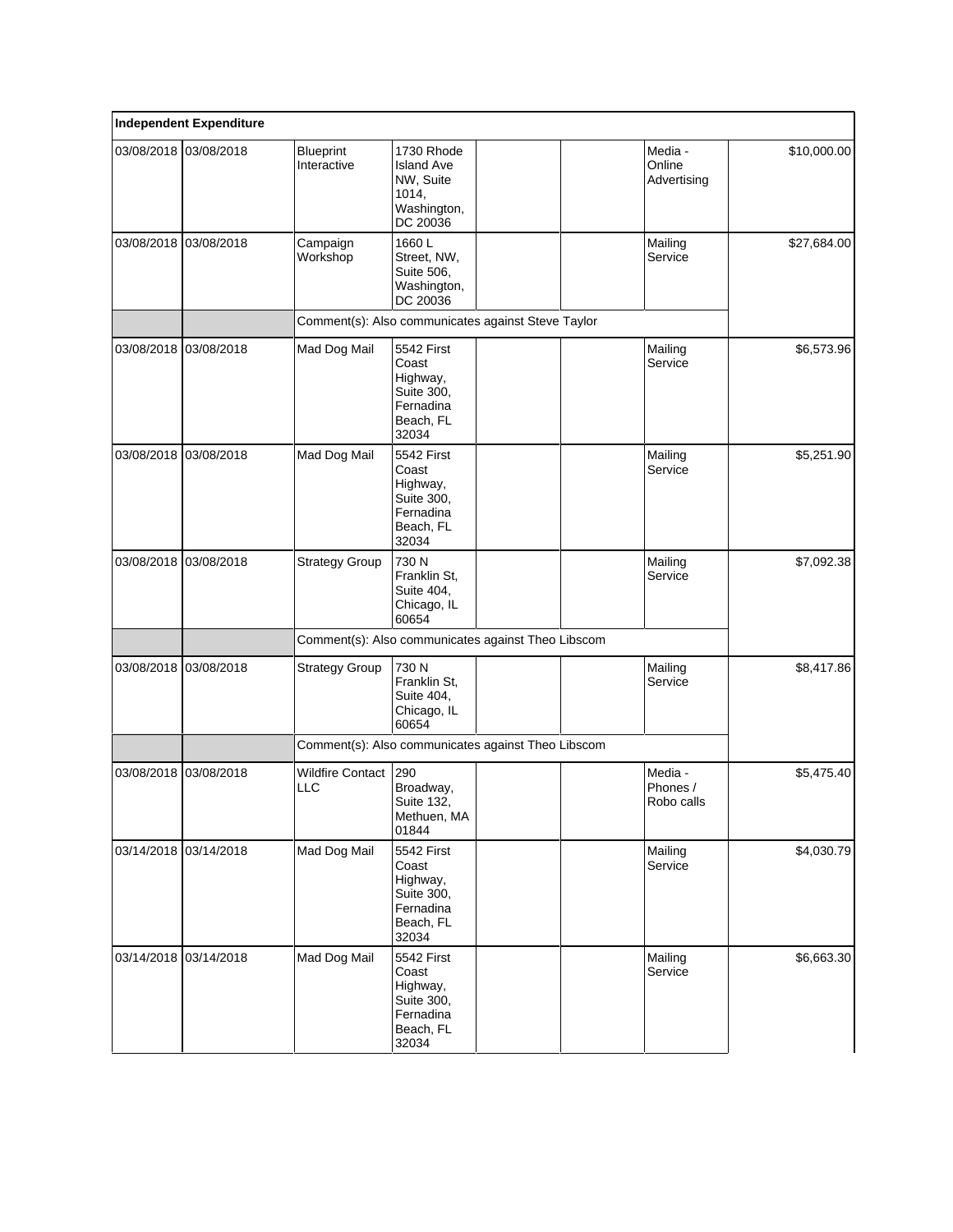|            | <b>Independent Expenditure</b> |                                                    |                                                                                  |  |                    |              |
|------------|--------------------------------|----------------------------------------------------|----------------------------------------------------------------------------------|--|--------------------|--------------|
|            | 03/14/2018 03/14/2018          | Mad Dog Mail                                       | 5542 First<br>Coast<br>Highway,<br>Suite 300,<br>Fernadina<br>Beach, FL<br>32034 |  | Mailing<br>Service | \$2,717.00   |
|            | 03/14/2018 03/14/2018          | Mad Dog Mail                                       | 5542 First<br>Coast<br>Highway,<br>Suite 300,<br>Fernadina<br>Beach, FL<br>32034 |  | Mailing<br>Service | \$6,573.96   |
| 03/14/2018 | 03/14/2018                     | Mad Dog Mail                                       | 5542 First<br>Coast<br>Highway,<br>Suite 300,<br>Fernadina<br>Beach, FL<br>32034 |  | Mailing<br>Service | \$5,513.70   |
| 03/15/2018 | 03/15/2018                     | Campaign<br>Workshop                               | 1660L<br>Street, NW,<br>Suite 506,<br>Washington,<br>DC 20036                    |  | Mailing<br>Service | \$3,660.04   |
|            |                                | Comment(s): Also communicates against Peggy West   |                                                                                  |  |                    |              |
| 03/15/2018 | 03/15/2018                     | Campaign<br>Workshop                               | 1660L<br>Street, NW,<br>Suite 506,<br>Washington,<br>DC 20036                    |  | Mailing<br>Service | \$4,179.73   |
|            |                                | Comment(s): Also communicates against Steve Taylor |                                                                                  |  |                    |              |
|            | 03/15/2018 03/15/2018          | CSG, Inc.                                          | 715 S St.<br>Mary's St,<br>San Antonio,<br>TX 78205                              |  | Mailing<br>Service | \$6,334.20   |
|            |                                | Comment(s): Also communicates against Steve Taylor |                                                                                  |  |                    |              |
| 03/15/2018 | 03/15/2018                     | <b>Strategy Group</b>                              | 730 N<br>Franklin St,<br>Suite 404,<br>Chicago, IL<br>60654                      |  | Mailing<br>Service | \$8,502.86   |
|            |                                | Comment(s): Also communicates against Theo Libscom |                                                                                  |  |                    |              |
|            | 03/15/2018 03/15/2018          | <b>Strategy Group</b>                              | 730 N<br>Franklin St.<br>Suite 404,<br>Chicago, IL<br>60654                      |  | Mailing<br>Service | \$8,332.86   |
|            |                                | Comment(s): Also communicates against Theo Libscom |                                                                                  |  |                    |              |
|            | 03/15/2018 03/15/2018          | <b>Strategy Group</b>                              | 730 N<br>Franklin St,<br>Suite 404,<br>Chicago, IL<br>60654                      |  | Mailing<br>Service | \$8,417.86   |
|            |                                | Comment(s): Also communicates against Theo Libscom |                                                                                  |  |                    |              |
|            |                                |                                                    |                                                                                  |  | <b>Sub Total</b>   | \$436,888.35 |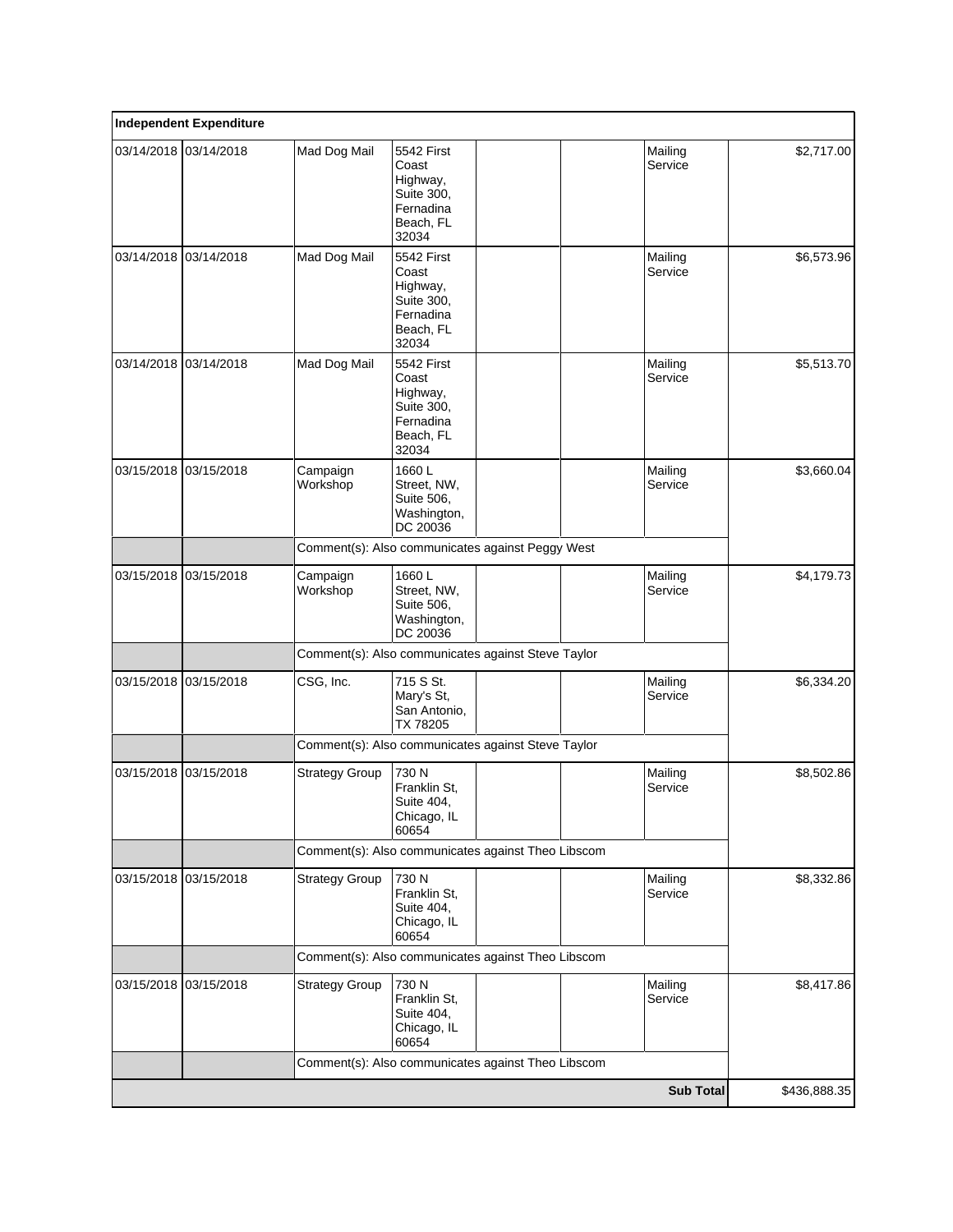| Monetary   |                                   |                                                                                  |                                             |            |
|------------|-----------------------------------|----------------------------------------------------------------------------------|---------------------------------------------|------------|
| 02/08/2018 | Blueprint<br>Interactive          | 1730 Rhode<br><b>Island Ave</b><br>NW, Suite<br>1014,<br>Washington,<br>DC 20036 | Media -<br>Website<br>Development           | \$2,750.00 |
| 02/11/2018 | ActBlue                           | PO Box<br>441146,<br>Somerville,<br>MA 02144                                     | Other                                       | \$2.18     |
|            | Comment(s): ActBlue fees          |                                                                                  |                                             |            |
| 02/14/2018 | Lincoln Park<br><b>Strategies</b> | 611<br>Pennsylvania<br>Ave SE,<br>Washington,<br>DC 20003                        | Research -<br>Survey                        | \$7,500.00 |
| 02/16/2018 | Paychex                           | 1175 John<br>Street, West<br>Henrietta, NY<br>14586                              | Wages -<br>Campaign<br><b>Staff</b>         | \$3,095.92 |
| 02/16/2018 | Paychex                           | 1175 John<br>Street, West<br>Henrietta, NY<br>14586                              | Payroll<br>Company<br>Management<br>Expense | \$63.70    |
| 02/16/2018 | Paychex                           | 1175 John<br>Street, West<br>Henrietta, NY<br>14586                              | Wages -<br>Employment<br><b>Taxes</b>       | \$3,255.36 |
| 02/18/2018 | ActBlue                           | PO Box<br>441146.<br>Somerville,<br>MA 02144                                     | Other                                       | \$0.20     |
|            | Comment(s): ActBlue fees          |                                                                                  |                                             |            |
| 02/20/2018 | Paychex                           | 1175 John<br>Street, West<br>Henrietta, NY<br>14586                              | Wages -<br>Campaign<br>Staff                | \$451.97   |
| 02/23/2018 | Front Room<br>Photography         | 2637 S<br>Kinnickinnic<br>Ave,<br>Milwaukee,<br>WI 53207                         | Other                                       | \$528.00   |
|            | Comment(s): Photography           |                                                                                  |                                             |            |
| 03/01/2018 | Latus Insurance<br>Agency         | 5232W<br>Oklahoma<br>Ave, #215,<br>Milwaukee,<br>WI 53219                        | Staff -<br>Insurance                        | \$635.00   |
| 03/01/2018 | Papa Luigi's<br>Pizza             | 3475 E<br>Layton Ave,<br>Cudahy, WI<br>53110                                     | Volunteer<br>Meals                          | \$88.06    |
| 03/01/2018 | Paychex                           | 1175 John<br>Street, West<br>Henrietta, NY<br>14586                              | Wages -<br>Campaign<br>Staff                | \$1,200.91 |
| 03/01/2018 | Paychex                           | 1175 John<br>Street, West<br>Henrietta, NY<br>14586                              | Payroll<br>Company<br>Management<br>Expense | \$51.00    |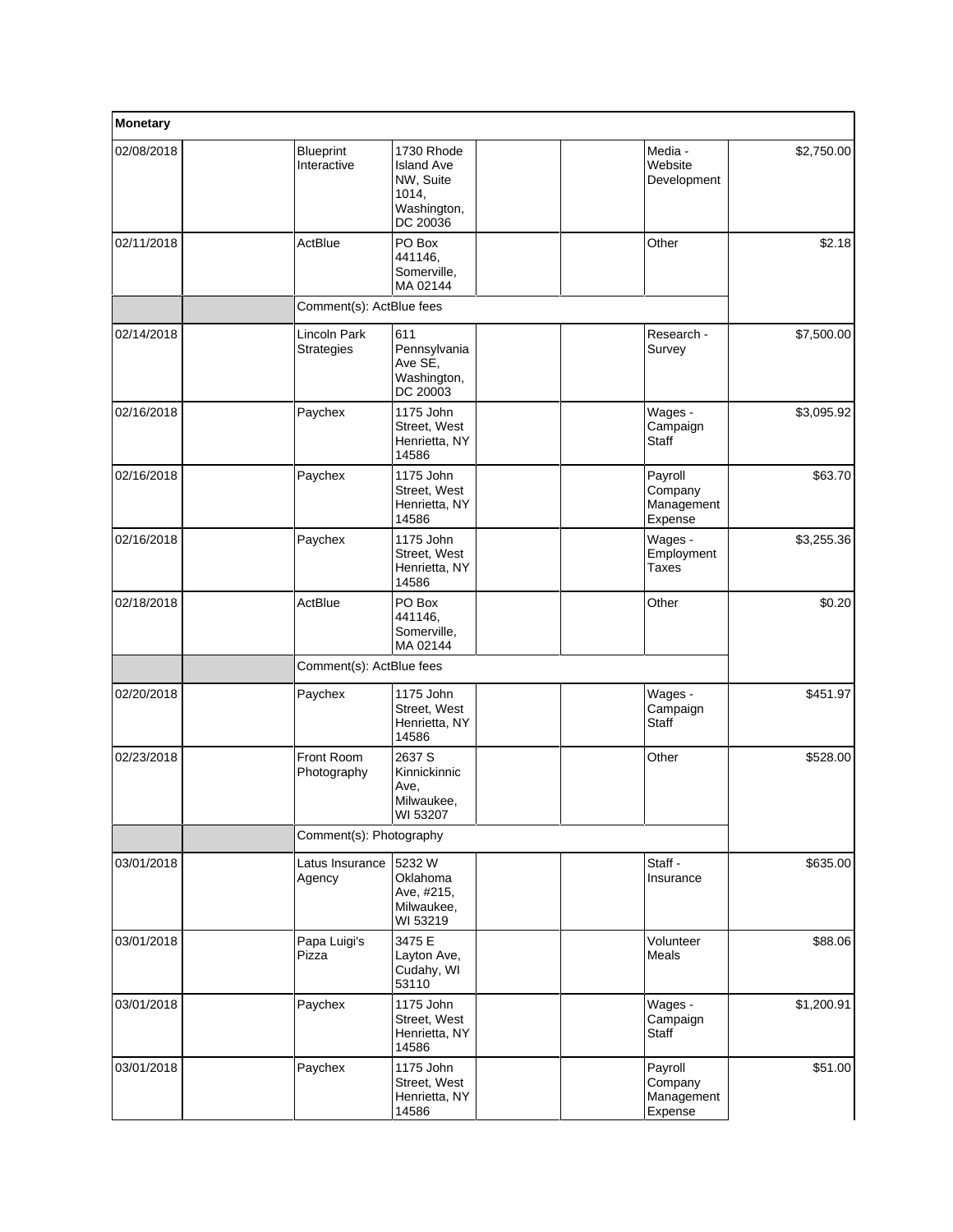| Monetary                        |                                   |                                                           |                                               |              |
|---------------------------------|-----------------------------------|-----------------------------------------------------------|-----------------------------------------------|--------------|
| 03/02/2018                      | Paychex                           | 1175 John<br>Street, West<br>Henrietta, NY<br>14586       | Wages -<br>Employment<br><b>Taxes</b>         | \$413.84     |
| 03/02/2018                      | Paychex                           | 1175 John<br>Street, West<br>Henrietta, NY<br>14586       | Wages -<br>Campaign<br>Staff                  | \$1,595.92   |
| 03/02/2018                      | Paychex                           | 1175 John<br>Street, West<br>Henrietta, NY<br>14586       | Wages -<br>Employment<br><b>Taxes</b>         | \$3,169.08   |
| 03/05/2018                      | Godfrey & Khan                    | 1 E Main St,<br>#500,<br>Madison, WI<br>53703             | Legal Fees -<br>Compliance/A<br>dministrative | \$1,160.50   |
| 03/05/2018                      | Tank, Wes                         | 1811 N 47th<br>St,<br>Milwaukee,<br>WI 53208              | Other                                         | \$947.93     |
|                                 | Comment(s): Photography           |                                                           |                                               |              |
| 03/11/2018                      | ActBlue                           | PO Box<br>441146,<br>Somerville,<br>MA 02144              | Other                                         | \$0.20       |
|                                 | Comment(s): ActBlue fees          |                                                           |                                               |              |
| 03/12/2018                      | <b>Action Network</b>             | 1900 L St<br>NW, Suite<br>900,<br>Washington,<br>DC 20036 | Other                                         | \$10.00      |
|                                 | Comment(s): Web services          |                                                           |                                               |              |
| 03/12/2018                      | <b>BMO Harris</b><br>Bank         | 770 N Water<br>St,<br>Milwaukee,<br>WI 53202              | Bank<br>Charges                               | \$139.75     |
| 03/14/2018                      | <b>Lincoln Park</b><br>Strategies | 611<br>Pennsylvania<br>Ave SE,<br>Washington,<br>DC 20003 | Research -<br>Survey                          | \$7,500.00   |
|                                 |                                   |                                                           | <b>Sub Total</b>                              | \$34,559.52  |
| <b>Incurred Obligation Paid</b> |                                   |                                                           |                                               |              |
| 02/15/2018                      | FM3 Research                      | 10 E Doty St,<br>Suite 800,<br>Madison, WI<br>53703       | Research -<br>Survey                          | \$27,500.00  |
|                                 |                                   |                                                           | <b>Sub Total</b>                              | \$27,500.00  |
|                                 |                                   |                                                           | <b>Grand Total</b>                            | \$498,947.87 |
|                                 |                                   |                                                           | Non-Monetary (-):                             | \$0.00       |
|                                 |                                   |                                                           | <b>Total</b>                                  | \$498,947.87 |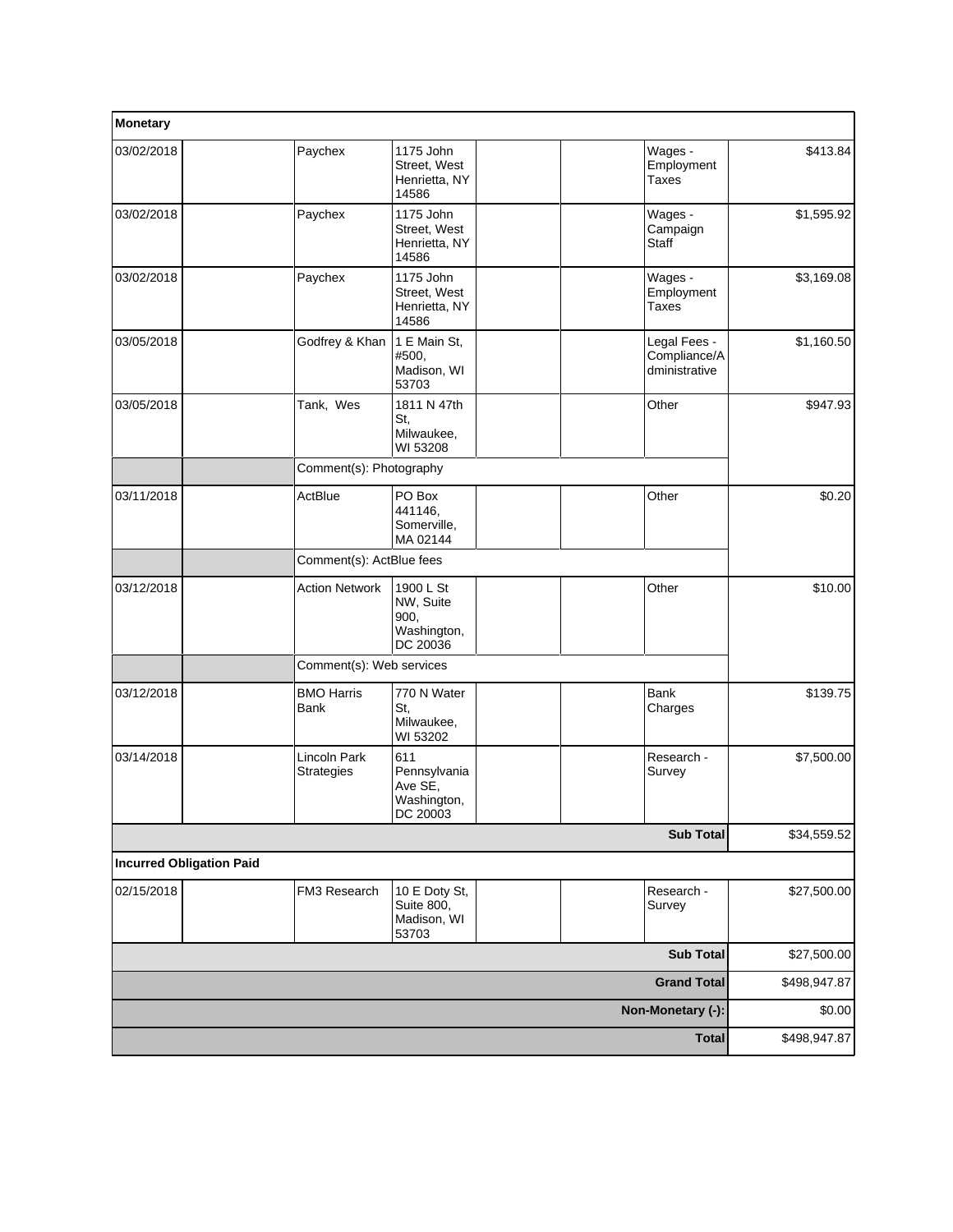### **SCHEDULE 2-B DISBURSEMENTS Contributions To Committees (Transfers-Out)**

| Date                              | <b>Full Name</b> | <b>Address</b> | <b>Vendor Name</b> | <b>Vendor</b><br><b>Address</b> | Amount  |
|-----------------------------------|------------------|----------------|--------------------|---------------------------------|---------|
| <b>Grand Total</b>                |                  |                |                    |                                 | \$0.00] |
| Non-Monetary (-):                 |                  |                |                    |                                 | \$0.00] |
| Registrant In-Kind Sub Total (-): |                  |                |                    |                                 | \$0.00] |
|                                   |                  |                |                    | <b>Total</b>                    | \$0.00] |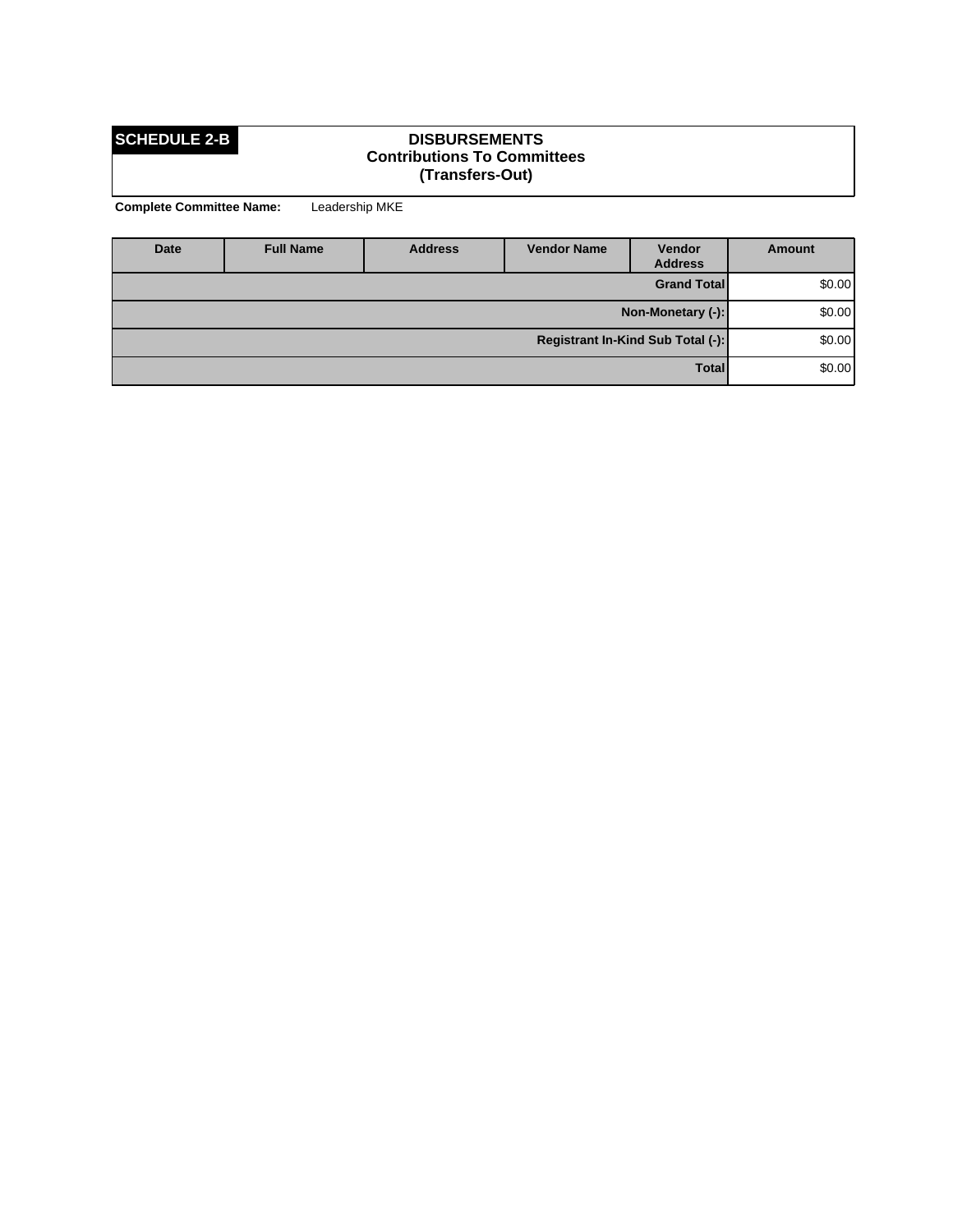**SCHEDULE 3-A**

## **ADDITIONAL DISCLOSURE Incurred Obligations Excluding Loans**

**Complete Committee Name:** Leadership MKE

**Beginning Incurred Obligation Amount:** \$27,500.00

| <b>Date</b>                     | <b>Full Name</b> | <b>Address</b>     | <b>Amount</b>      |  |  |  |
|---------------------------------|------------------|--------------------|--------------------|--|--|--|
|                                 | \$0.00           |                    |                    |  |  |  |
| <b>Full Name</b><br><b>Date</b> |                  |                    | <b>Amount Paid</b> |  |  |  |
| <b>Incurred Obligation Paid</b> |                  |                    |                    |  |  |  |
| 02/15/2018                      | FM3 Research     |                    | \$27,500.00        |  |  |  |
|                                 |                  | <b>Sub Total</b>   | \$27,500.00        |  |  |  |
|                                 |                  | <b>Grand Total</b> | \$27,500.00        |  |  |  |
|                                 | \$0.00           |                    |                    |  |  |  |